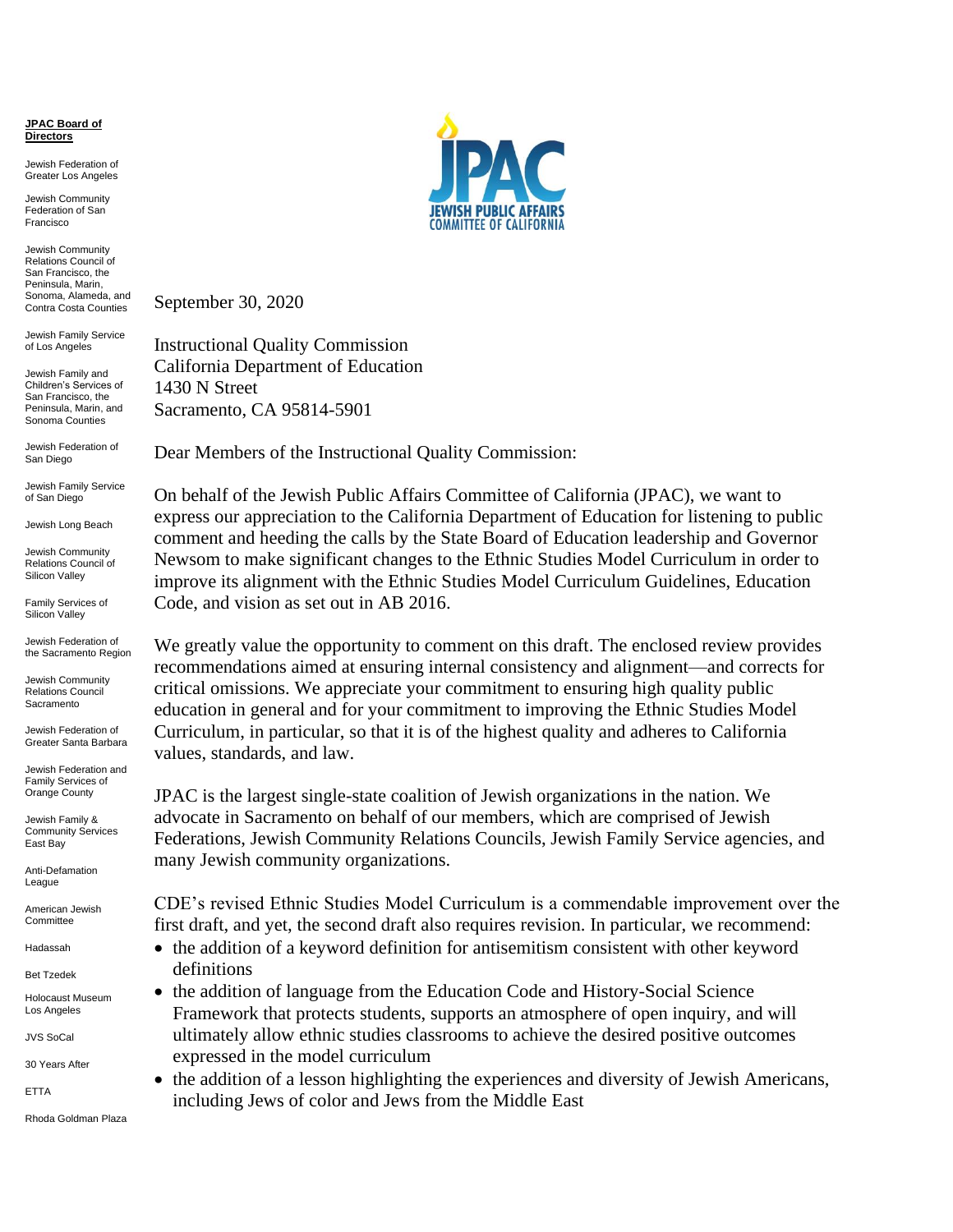While we were shocked by the inclusion of denigrating content on Jews, Israelis, and Israel in the first draft, and glad to see the removal of such hateful content in the second draft, we ask for your continued vigilance against the reinsertion of such material, particularly when, in 2019, California saw the highest number of antisemitic incidents in recent years.

JPAC is writing on behalf of the following organizations: Jewish Community Relations Council (JCRC) of San Francisco, the Peninsula, Marin, Sonoma, Alameda and Contra Costa Counties; Jewish Community Federation and Endowment Fund (Bay Area); Jewish Federation of Greater Los Angeles; Community Relations Council of the Jewish Federation of Silicon Valley; Jewish Federation of the Sacramento Region; Jewish Long Beach; Jewish Federation of the Greater San Gabriel and Pomona Valleys; Rose Project of the Jewish Federation and Family Services Orange County; Jewish Federation of Greater Santa Barbara; and Jewish Federation of Ventura County.

Our organizations are grateful to you, the members of the Instructional Quality Commission, for your consideration of the recommended changes detailed in the enclosed review. We appreciate your time and dedication, and the opportunity to provide input. We look forward to participating in the process and to seeing the adoption of a high quality Ethnic Studies Model Curriculum that will lift up and enrich the educational experience of all California students.

Sincerely,

Lynn Bunim

Lynn Bunim Chair Jewish Public Affairs Committee of California (JPAC)

Julie Zent

Julie Zeisler Executive Director Jewish Public Affairs Committee of California (JPAC)

 $\pi_{1}^{\prime}$ 

Tyler Gregory Executive Director, Jewish Community Relations Council (JCRC), of San Francisco, the Peninsula, Marin, Sonoma, Alameda and Contra Costa Counties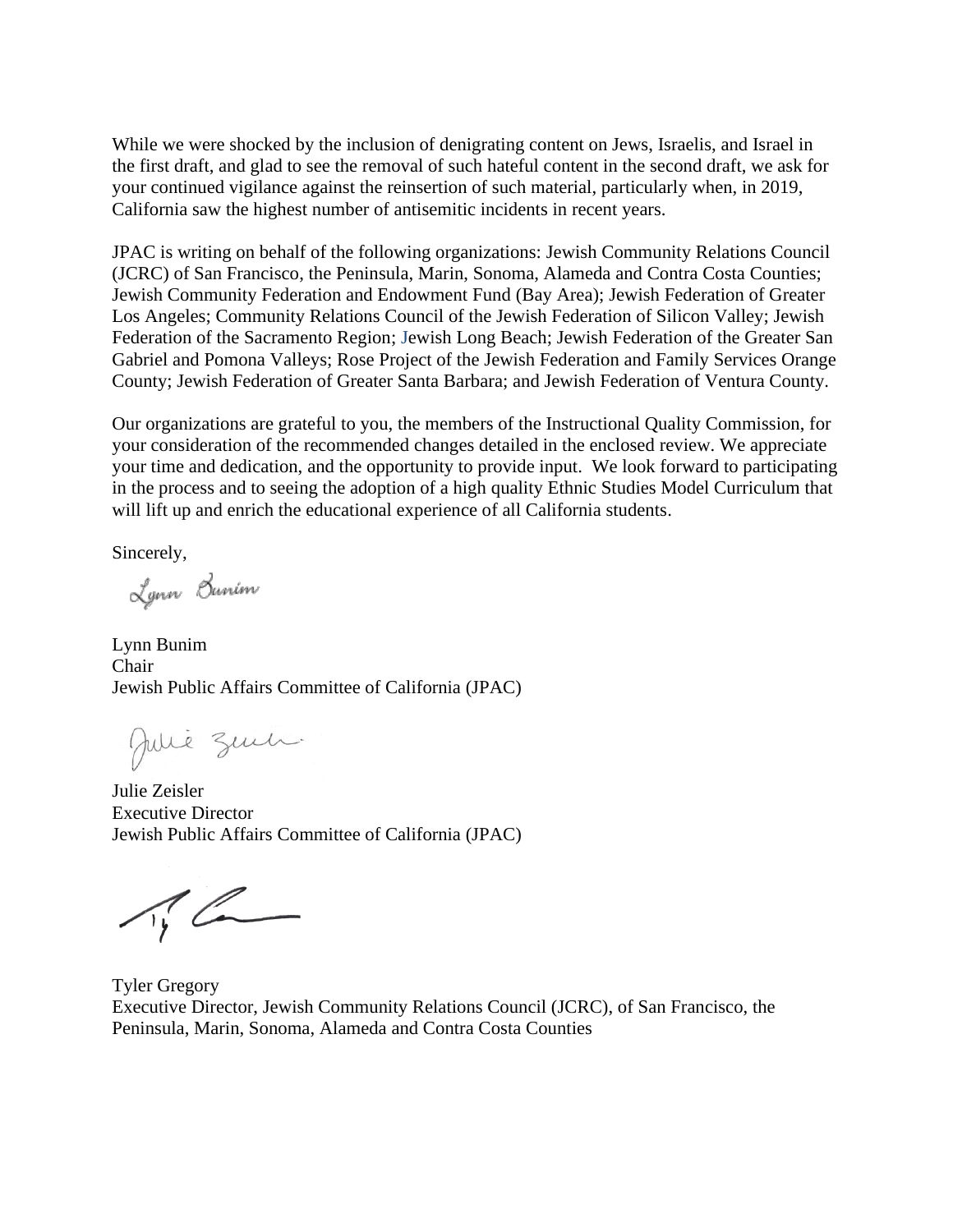Danny Grossman CEO, Jewish Community Federation and Foundation (Bay Area)

Jay Sanderson President & CEO, Jewish Federation of Greater Los Angeles

DanySum

Diane Fisher Director, Community Relations Council, Jewish Federation of Silicon Valley

William Recht Executive Director, Jewish Federation of the Sacramento Region

Jason Moss

Jason Moss Executive Director, Jewish Federation of the Greater San Gabriel and Pomona Valleys

Zachary M. Benjamin Chief Executive Officer, Jewish Long Beach

Cheri DeKofsky

Executive Director, Jewish Federation of Ventura County